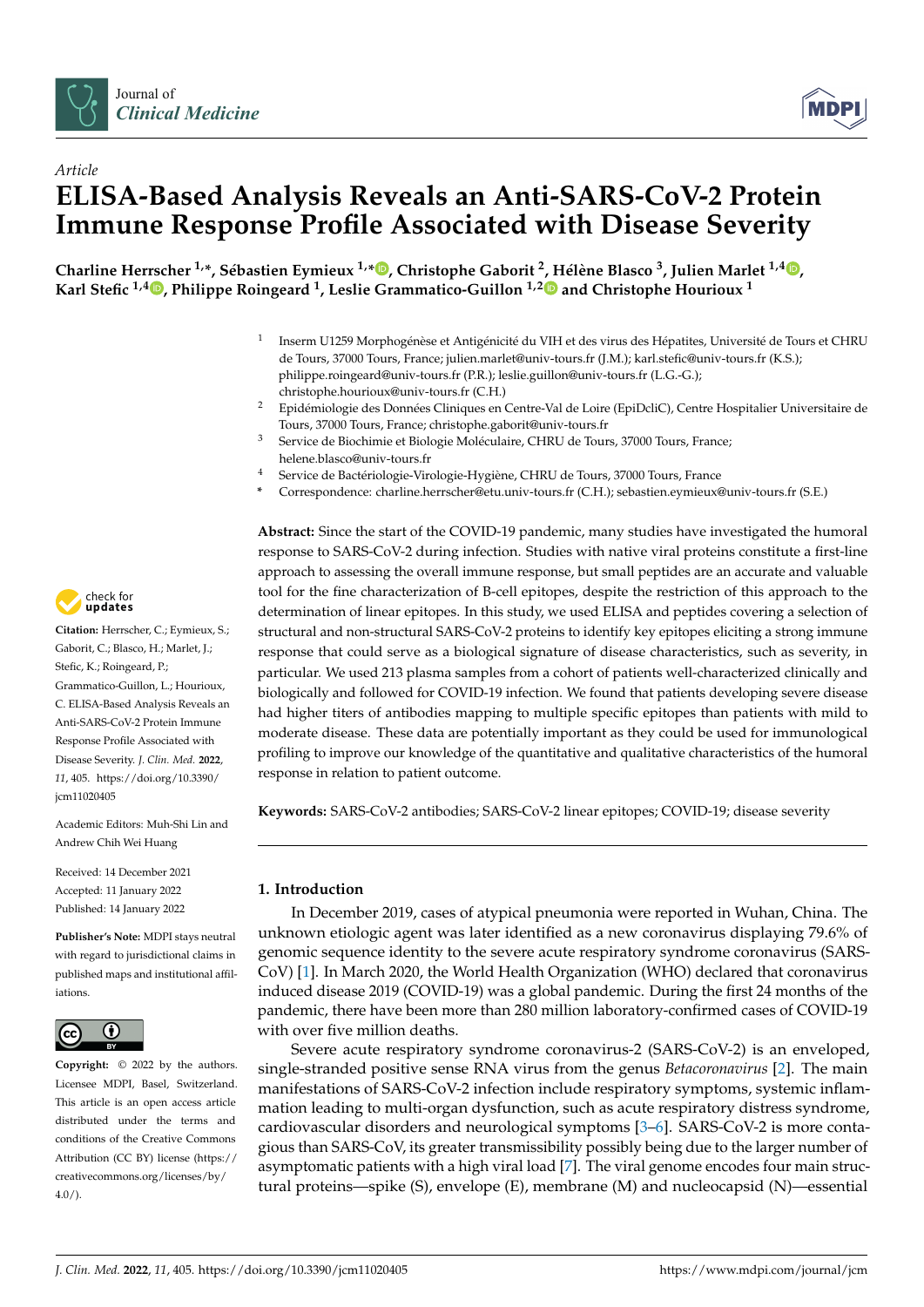for virion assembly and infection. Spike is the outermost protein on the surface of the virus. It contains a receptor-binding domain (RBD) that interacts with the host receptor, angiotensin-converting enzyme 2 (ACE2), to mediate viral entry into cells [\[8\]](#page-9-5). The M protein is the most abundant structural protein of SARS-CoV-2 and is able to bind all the other structural proteins. Its function remains incompletely understood, but the binding of M protein has been shown to stabilize the N protein and to foster viral assembly by stabilizing the N protein-RNA complex [\[9\]](#page-9-6). The E protein is the smallest of the structural proteins playing an important role in virus assembly, release and virulence [\[10\]](#page-9-7). The N protein is highly conserved, with an amino-acid sequence 90% identical to that of the SARS-CoV nucleocapsid [\[11\]](#page-9-8). The N protein packages the RNA of the viral genome and participates in virion assembly through its interaction with the M protein [\[12\]](#page-9-9). The N proteins of many coronaviruses are highly immunogenic and produced in abundance in virus-infected cells [\[13\]](#page-9-10).

Much attention has been devoted to identifying the immunodominant linear epitopes on SARS-CoV-2 proteins since the start of the outbreak. These epitopes are important for diagnosis, for the development of monoclonal antibodies for prevention and treatment, and for the design of peptide-based vaccines [\[14](#page-9-11)[–16\]](#page-9-12). Several immunodominant linear epitopes have been identified on the S, M, E, N (for review [\[17\]](#page-9-13)) and ORF8 [\[18\]](#page-9-14) proteins. However, only a few studies have investigated the possible correlation between specific reactivity to particular linear epitopes and disease severity [\[19–](#page-9-15)[21\]](#page-9-16). Such correlations may provide important information about the pathogenesis of SARS-CoV-2 infection and are of potential utility for patient stratification in medical practice. In this study, we performed bioinformatics analysis to predict antigenic linear epitopes in the S, M, N and ORF8 proteins, which we then used to establish peptide-based ELISAs for use on plasma samples from COVID-19 patients and controls. We then investigated the correlations between severity and reactivity to several of the epitopes identified.

#### **2. Materials and Methods**

#### *2.1. Design and Participants*

We performed a cross-sectional study of patients testing positive for SARS-CoV-2 by RT-PCR during their hospitalization at Tours Regional University Hospital (Loire Valley, France) between 1 April 2020 and 1 July 2021. We analyzed plasma samples collected from these patients 25–35 days after symptom onset. We excluded: (i) patients who refused to participate (ii) patients for whom no clinical data were available and (iii) patients with incomplete biological data.

#### *2.2. Clinical Variables of Interest*

The outcomes for the study population were analyzed according to patient characteristics, including sociodemographic factors (age, sex) and comorbid conditions (cardiovascular disease, hypertension, diabetes mellitus, lung disease, renal insufficiency, dialysis, kidney transplantation, liver failure and obesity). Participants were classified into three groups (mild, moderate and severe) according to the WHO COVID-19 classification of cases [\[22\]](#page-9-17).

#### *2.3. Linear B-Cell Epitope Prediction*

We used the primary sequences of the S, N, M and ORF8 proteins from the original (Wuhan) SARS-CoV-2 strain and the Bepipred-2.0 prediction module [\(https://services.](https://services.healthtech.dtu.dk/service.php?BepiPred-2.0) [healthtech.dtu.dk/service.php?BepiPred-2.0,](https://services.healthtech.dtu.dk/service.php?BepiPred-2.0) accessed on 13 December 2021) to identify likely B-cell linear epitopes in these proteins [\[23\]](#page-9-18). The epitope threshold value was set at 0.55. We also used the Ellipro Antibody epitope prediction tool  $(\text{http://tools.idb.org/})$ [ellipro/,](http://tools.iedb.org/ellipro/) accessed on 13 December 2021) [\[24\]](#page-9-19) with the 3D structure prediction files for the S protein (PDB ID: 6VXX and 6VSB), the N-terminal domain of the N protein (PDB ID: 7CDZ) and the ORF 8 protein (PDB ID: 7JX6) to identify complementary B-linear epitopes, and for the formal exclusion of conformational epitopes from our peptide set. We also excluded predicted sequences covering a predicted N-glycosylation site in the S protein,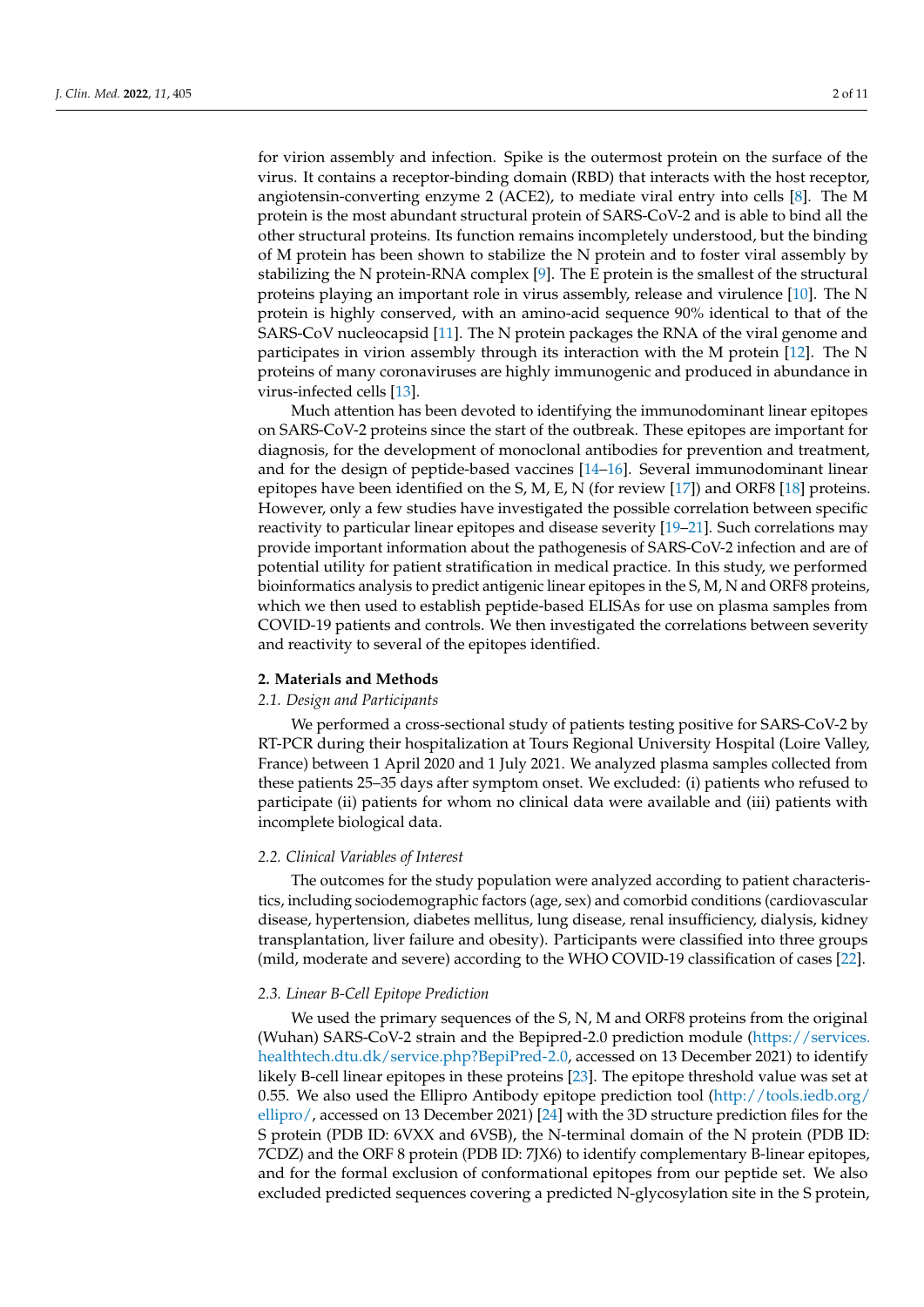because chemical synthesis does not allow the addition of these glycosylated motifs to the peptide sequence. Long sequences predicted to be linear epitopes were split into peptides overlapping by five amino acids. Finally, based on the high degree of sequence identity between the SARS-CoV and SARS-CoV-2 N proteins, we were able to confirm our N peptide set on the basis of experimental determination of peptide reactivity in a SARS-CoV peptidebased ELISA described in a previous study [\[25\]](#page-9-20). N proteins display significant conservation among human coronaviruses. We therefore limited cross-reactivity with antibodies against commonly circulating human coronaviruses by aligning the sequences of the SARS-CoV-2 nucleocapsid and its homologs in HCoV-HUK1, HCoV-OC43, HCoV-NL63 and HCoV-229E, to identify immunogenic peptides with the lowest degree of similarity.

#### *2.4. Linear Peptide Library*

Based on Bepipred predictions, we had 60 linear peptides (19–38 residues) synthesized (Proteogenix, Schiltigheim, France) (Table S1). Forty-six peptides (SK1 to SK39) based on the primary sequence of the S protein were synthesized. Ten linear peptides (NC1 to NC8) were synthesized for the N protein, and one peptide was synthesized for the M protein. Three peptides (NS1 to NS3) were synthesized based on the sequence of the ORF8 protein. This set of peptides included some peptides covering two versions of the same region. Peptide names ending in an apostrophe correspond to an extended version of the peptide to which 10 additional amino acids were added relative to the native peptide, equally distributed between the N-terminal and C-terminal parts of the molecule. A scrambled peptide (SK36) was used as the blank. The synthetic peptides were then purified by reverse-phase HPLC (>80% purity), with verification of their molecular weight by mass spectrometry. The purified peptides were then dissolved to generate a 1 mg/mL solution, in accordance with the manufacturer's instructions, for storage at temperature below −20 ◦C.

#### *2.5. Peptide-Base ELISA*

Synthesized peptides were prepared in sterile phosphate-buffered saline (PBS, Thermo Fisher Scientific, Waltham, MA, USA) at a final concentration of 3000 ng/mL. Nunc Maxisorp 96-well immunoassay plates (Thermo Fisher Scientific) were coated by overnight incubation at  $4 °C$  with 100 µL of prepared peptides per well. The plates were washed three times with a plate washer. The washing solution (PBST) used for all washes was composed PBS supplemented with 0.1% Tween-20 (Sigma Aldrich, St. Louis, MO, USA). The plates were then blocked by incubation with 3% non-fat dry milk (NFDM) prepared in PBS at room temperature for 1 h. The plates were washed once and 100  $\mu$ L of diluted (1:50 in 1%) NFDM prepared in PBST) human plasma were added per well. Then plates were incubated at room temperature for 30 min, washed six times with washing solution and incubated at room temperature for 30 min with  $100 \mu$ L horseradish peroxidase (HRP)-labeled mouse anti-human IgG Fcy-specific antibody (Southern Biotech, Birmingham, AL, USA) diluted 1:10,000 in 1% NFDM prepared in PBST. The plates were washed six times and incubated with 100 µL developing solution per well (Sigma Fast OPD, Sigma Aldrich) for 10 min in the dark at room temperature. The reaction was stopped by adding 100  $\mu$ L 2 N H<sub>2</sub>SO<sub>4</sub> per well and absorbance was measured on a microplate reader at 490 nm, with 630 nm as the reference wavelength.

#### *2.6. Peptides of Interest*

We pooled 50 different pre-pandemic plasma samples collected before January 2018, to constitute a pooled negative control (unrelated to the COVID-19 patients further investigated in our study). We first used 50 plasma samples randomly selected from the COVID-19 patients described above for the selection of peptides of interest. Briefly, all plasma samples (negative controls and samples from COVID-19 patients) were tested in duplicate against the whole set of synthesized peptides using ELISA assay.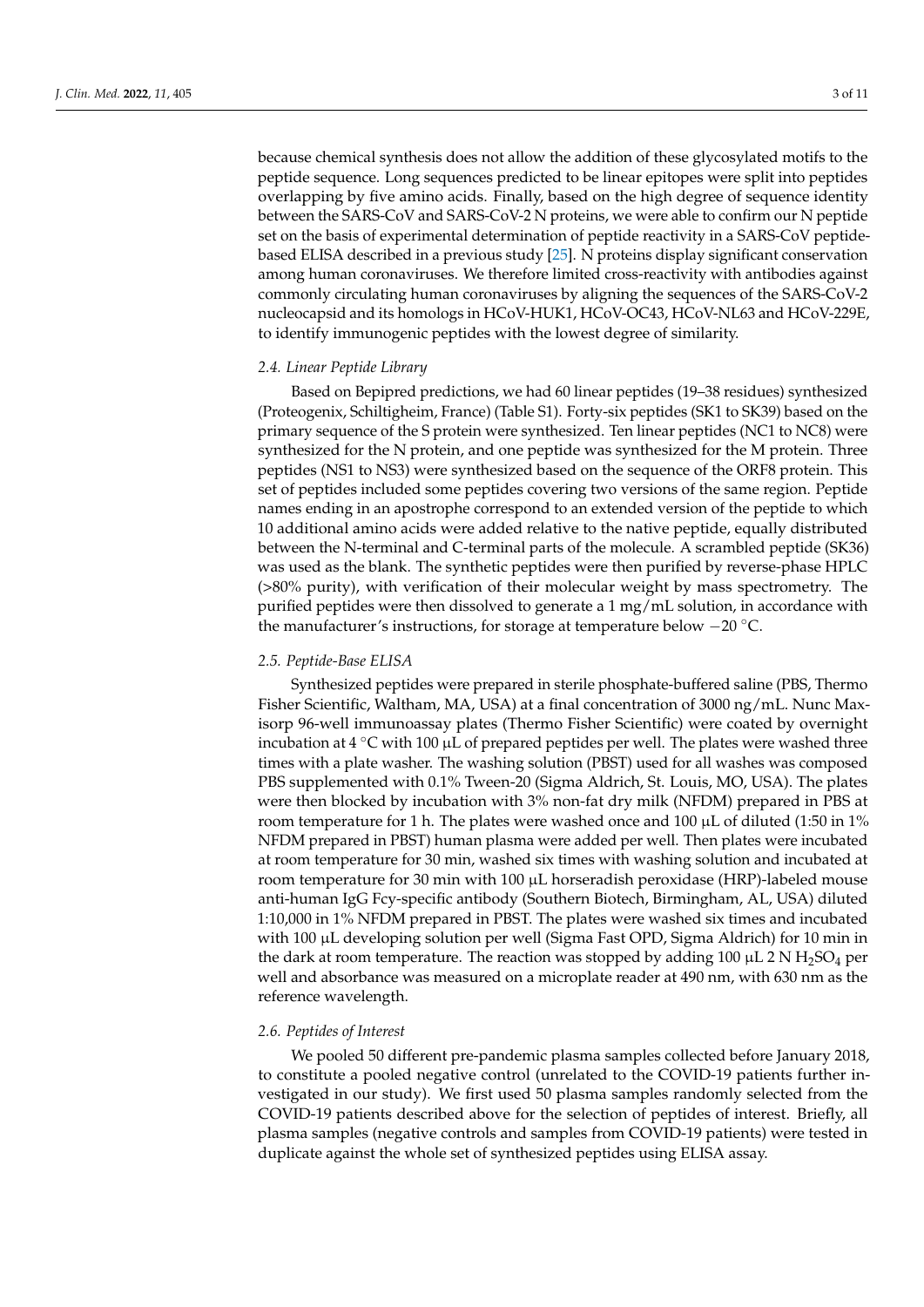#### *2.7. Statistical Analysis*

The continuous variables are expressed as the mean  $\pm$  standard deviation (SD), whereas the qualitative variables are expressed as absolute numbers and percentages. Peptide OD values were initially studied as continuous variables, but sensitivity analyses were performed to assess the value of treating peptide OD as a qualitative variable with a relevant threshold identified from ROC curves and graphical presentations. An optimal cut-off value was identified for each peptide. Each cut-off has been chosen accordingly to the best balance between odds ratio of severity and its *p*-value. We proposed a graphical plot that illustrates the OD ability to classify the COVID-19 disease as severe according to the variations in the OD value distribution, giving a discrimination threshold = cut-off (on the same basis as ROC curves) (Supplementary Data Figure S1). For the identification of factors associated with severity, we first performed bivariate analyses with the variables of interest, including the OD for each peptide, clinical and sociodemographic variables, in univariate logistic regression models. We then performed multiple logistic regression, including variables for which  $p < 0.2$  in the model, together with variables considered clinically relevant. A descending stepwise process was used to select the final linear regression model. The odd ratios (ORs) and 95% CIs were estimated for an association between COVID-19 severity and biological outcomes, including the OD of each peptide as a binary variable with a threshold/cut-off chosen on the basis of OD distribution and OR.

All tests were two-tailed, and *p* values below 0.05 were considered statistically significant. We included all participants for whom the variables of interest were available in the final analysis, without imputing missing data. All statistical analysis were performed with SAS, version 9.4, with SAS Enterprise Guide 71 64-bit (SAS Institute Inc., Cary, NC, USA).

#### *2.8. Ethics Approval*

This study involved the reuse of data that had already been recorded. It falls within the scope of the French Research Commission according to the 2016—41 law of 26 January 2016 on the modernization of the French health system (DC 2020\_097), according to which written informed consent is required from all individuals included in biomedical studies. Samples were obtained from the registered biological collection DC-2020-3961.

#### **3. Results**

#### *3.1. Characteristics of Participants*

During the study period, we obtained 213 plasma samples from SARS-CoV-2 positive patients for whom complete clinical and biological data were available, and who had given consent for participation. The sociodemographic and clinical characteristics of the participants are shown in Table [1.](#page-4-0)

The median age of the participants was 69 (55–84) years, with a sex ratio of 0.85 (99 (46%) men and 114 (54%) women). The most common comorbid condition was hypertension (109 patients, 51%), followed by cardiovascular diseases (76 patients, 35%), obesity (52 patients, 24%) and diabetes mellitus (44 patients, 21%). Eighty-four patients (39%) had mild infections, 42 patients (20%) developed moderate infections and 87 participants (41%) were admitted to the intensive care unit (ICU) due to severe infection. Among patients developing mild infections, the main comorbid condition was hypertension (34%), followed by cardiovascular diseases (25%) and diabetes mellitus (20%). The proportion of women was higher than the proportion of men in the group of patients with mild infection (68% versus 32% in men). The most frequent comorbid factors in patients with moderate infection were hypertension (60%), cardiovascular diseases (43%) and obesity (24%). The other comorbid conditions were evenly distributed between disease severity groups (around 20% in each group). The proportion of women was higher than the proportion of men in the group of patients with moderate infections (64% versus 36% in men). Among patients admitted to the ICU, the percentage of patients with comorbidity factors was high, whatever the comorbid conditions considered. Hypertension (63%), cardiovascular disease (42%) and obesity were the most common comorbid conditions. The proportion of men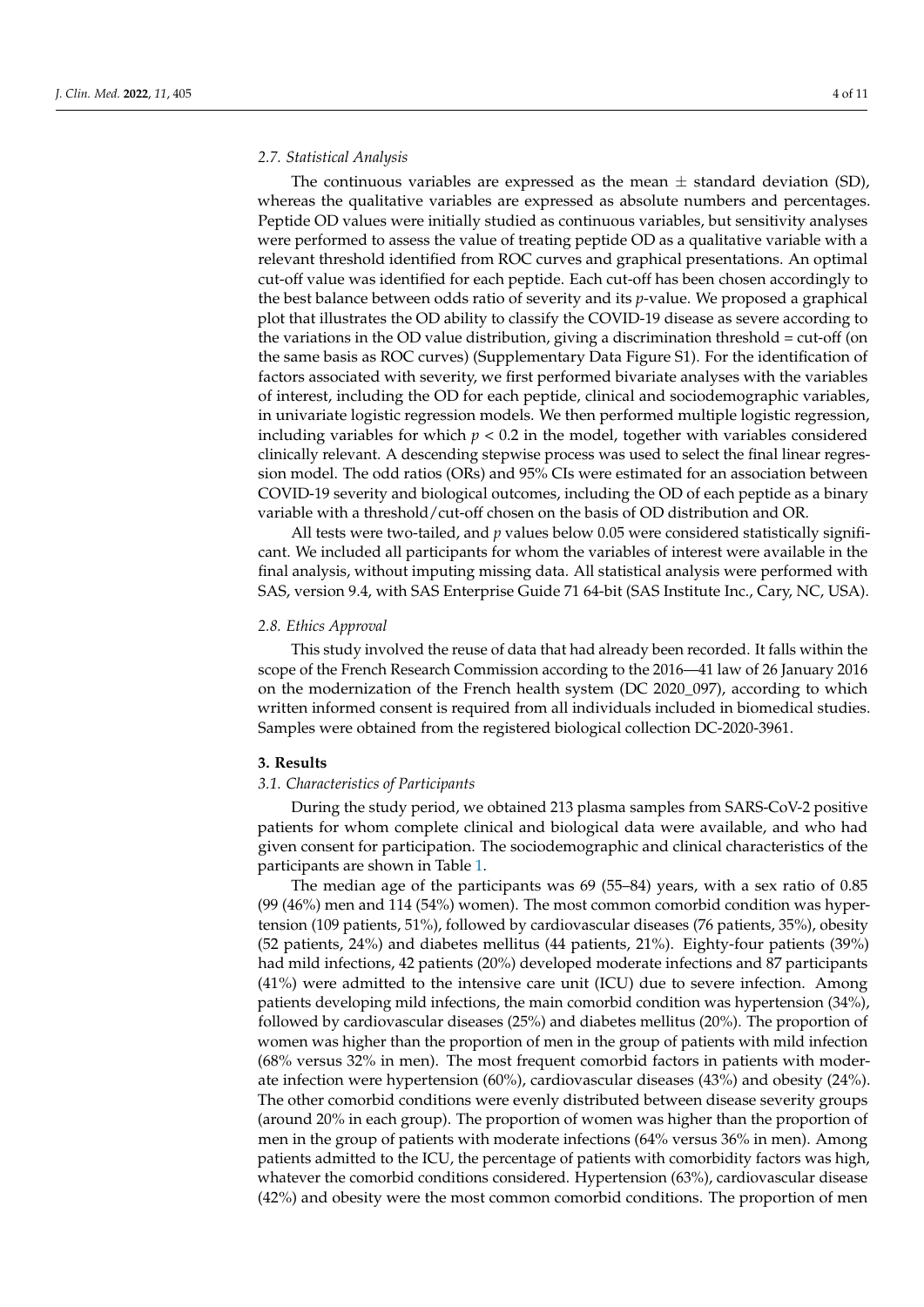was higher than the proportion of women in the severe infection group (66% versus 34% in women).

**42 (20)** 

**87 (41)** 

| Clinical Data                    | <b>Disease Severity</b> |                            |                                                    |                           |  |
|----------------------------------|-------------------------|----------------------------|----------------------------------------------------|---------------------------|--|
|                                  | Mild<br>N(%<br>84 (39)  | Moderate<br>N(%<br>42 (20) | <b>Severe</b><br>$N$ $\left(\% \right)$<br>87 (41) | Total<br>N(%<br>213 (100) |  |
| Median age (interquartile range) | 65                      | 83.5                       | 69                                                 | 69.0                      |  |
| (years)                          | $(45.7 - 87.0)$         | $(58.5 - 89.5)$            | $(61.0 - 75.0)$                                    | $(55.0 - 84.0)$           |  |
| Male                             | 27(32)                  | 15(36)                     | 57 (66)                                            | 99 (46)                   |  |
| Female                           | 57 (68)                 | 27(64)                     | 30(34)                                             | 114 (54)                  |  |
| Cardiovascular disease           | 21(25)                  | 18(43)                     | 37(42)                                             | 76 (35)                   |  |
| Hypertension                     | 29(34)                  | 25(60)                     | 55 (63)                                            | 109(51)                   |  |
| Diabetes mellitus                | 17(20)                  | 9(21)                      | 18(21)                                             | 44 (21)                   |  |
| Lung disease                     | 10(12)                  | 6(14)                      | 17(19)                                             | 33(16)                    |  |
| Renal insufficiency              | 5(6)                    | 7(17)                      | 9(10)                                              | 21(10)                    |  |
| Dialysis                         | 0(0.0)                  | 0(0)                       | 1(1)                                               | 1(0.5)                    |  |
| Kidney transplantation           | 0(0.0)                  | 1(2)                       | 4(5)                                               | 5(2)                      |  |
| Liver failure                    | 4(5)                    | 0(0)                       | 1(1)                                               | 5(2)                      |  |
| Obesity                          | 12(14)                  | 10(24)                     | 30(34)                                             | 52 (24)                   |  |

<span id="page-4-0"></span>Table 1. Characteristics of the patients included. **84 (39)** 

Data are absolute numbers (%) or medians (interquartile range).

# 3.2. Selecting the Peptides of Interest

<span id="page-4-1"></span>Our peptide mapping identified several hotspots in the SARS-CoV-2 proteins covered (Figure [1\)](#page-4-1). In this first set of ELISAs, peptides giving a mean optical density (OD) greater than 0.3 and at least five times higher than the OD obtained with the negative control were selected for further analysis (Table S2).



**Figure 1.** Identification of IgG-specific B-cell epitopes on the spike (S), nucleocapsid (N), membrane **Figure 1.** Identification of IgG-specific B-cell epitopes on the spike (S), nucleocapsid (N), membrane (M) and ORF8 proteins. We pooled 50 pre-pandemic plasma samples collected before January 2018 (M) and ORF8 proteins. We pooled 50 pre-pandemic plasma samples collected before January 2018 to constitute a COVID-19 negative control (Pool COVID−). We used 50 plasma samples from patients tested positive for SARS-CoV-2 by RT-PCR, collected between 25 and 35 days after the onset of symptom, to evaluate IgG reactivity to 60 peptides. OD results are represented for each sample as a pink point for COVID+ samples. The red line represents the mean OD for COVID+ patients and the blue line represents the mean OD of 50 repeated measures for the COVID− pool. \* indicates the peptides selected for further analysis.

For the S protein, at least one region was found to constitute a B-cell epitope. This region was covered by peptides SK27 and SK28. The mean OD obtained with SK27 was 0.335 for COVID+ versus 0.024 for the COVID− pool. For SK28, the mean OD for COVID+ samples was 0.748 and that for the COVID− pool was 0.175. Peptide reactivity was greater

**213 (100)**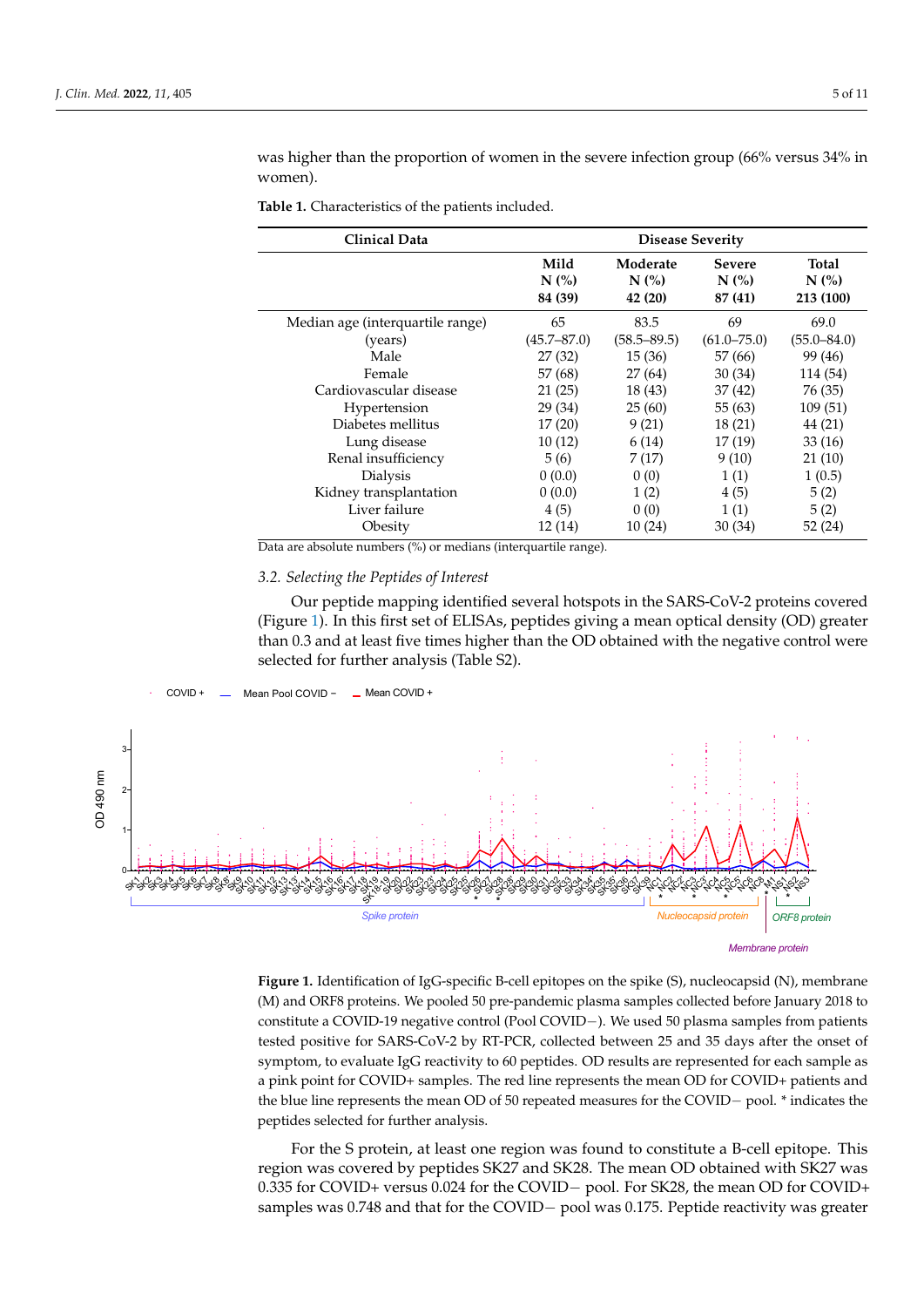for the N protein than for the S protein. Three peptides reacted strongly with COVID+ samples: NC2, NC3' and NC5'. Mean OD was 0.605 for NC2 vs. 0.101 for the COVID- pool, 1.063 for NC3<sup>'</sup> vs. 0.017 for the COVID− pool and 1.103 for NC5<sup>'</sup> vs. 0.082 for the COVID− pool. The single peptide obtained from the M protein showed also displayed a large difference in reactivity between the COVID+ and COVID− pool samples (0.489 vs. 0.032, respectively). For ORF8, only one peptide was highly reactive with COVID+ samples: NS2, with a mean OD of 1.275, versus 0.176 for the COVID− pool. We therefore selected the following peptides (SK27, SK28, NC2, NC3', NC5', M1 and NS2) for the next step of the study.

### *3.3. Analysis of the Selected Peptides*

We analyzed antibody responses to selected peptides according to disease severity. The median OD and interquartile range for each peptide are shown in Table [2,](#page-5-0) and a boxplot for each peptide against disease severity is shown in Figure [2.](#page-6-0)

| Peptides of Interest                           |                                                                                                                                                                                                                                                                                                                                                                                                                                                                                                                            | <b>Disease Severity</b> |                        |
|------------------------------------------------|----------------------------------------------------------------------------------------------------------------------------------------------------------------------------------------------------------------------------------------------------------------------------------------------------------------------------------------------------------------------------------------------------------------------------------------------------------------------------------------------------------------------------|-------------------------|------------------------|
|                                                | Mild                                                                                                                                                                                                                                                                                                                                                                                                                                                                                                                       | Moderate                | <b>Severe</b>          |
| SK27                                           | $0.015(0.000 - 0.065)$                                                                                                                                                                                                                                                                                                                                                                                                                                                                                                     | $0.001(0.000 - 0.1375)$ | $0.342(0.073 - 0.851)$ |
| SK28                                           | $0.138(0.043 - 0.293)$                                                                                                                                                                                                                                                                                                                                                                                                                                                                                                     | $0.124(0.023 - 0.716)$  | $0.591(0.161 - 1.48)$  |
| NC <sub>2</sub>                                | $0.237(0.065 - 0.458)$                                                                                                                                                                                                                                                                                                                                                                                                                                                                                                     | $0.273(0.123 - 0.513)$  | $0.432(0.235 - 0.865)$ |
| NC3'                                           | $0.068(0.005 - 0.649)$                                                                                                                                                                                                                                                                                                                                                                                                                                                                                                     | $0.236(0.037 - 2.101)$  | $0.749(0.221 - 2.522)$ |
| NC5'                                           | $0.532(0.169 - 1.097)$                                                                                                                                                                                                                                                                                                                                                                                                                                                                                                     | $0.662(0.332 - 1.440)$  | $1.052(0.502 - 2.298)$ |
| M1                                             | $0.000(0.000 - 0.235)$                                                                                                                                                                                                                                                                                                                                                                                                                                                                                                     | $0.000(0.000 - 0.085)$  | $0.130(0.000-1.012)$   |
| NS <sub>2</sub><br>$\mathbf{r}$ .<br>$\sim$ 1. | $0.512(0.072 - 1.216)$<br>$\cdot$<br>$\mathbf{1} \cdot \mathbf{1} \cdot \mathbf{1} \cdot \mathbf{1} \cdot \mathbf{1} \cdot \mathbf{1} \cdot \mathbf{1} \cdot \mathbf{1} \cdot \mathbf{1} \cdot \mathbf{1} \cdot \mathbf{1} \cdot \mathbf{1} \cdot \mathbf{1} \cdot \mathbf{1} \cdot \mathbf{1} \cdot \mathbf{1} \cdot \mathbf{1} \cdot \mathbf{1} \cdot \mathbf{1} \cdot \mathbf{1} \cdot \mathbf{1} \cdot \mathbf{1} \cdot \mathbf{1} \cdot \mathbf{1} \cdot \mathbf{1} \cdot \mathbf{1} \cdot \mathbf{1} \cdot \mathbf{$ | $0.801(0.476 - 1.319)$  | $0.811(0.467-1.138)$   |

<span id="page-5-0"></span>**Table 2.** IgG response to selected peptides.

Data are expressed as the median (interquartile range).

These results suggest that the IgG response to selected epitopes, other than NS2, was stronger in patients with severe COVID-19 than in those with mild or moderate disease. Indeed, for every peptide other than NS2, the median value increased with disease severity. Large differences between groups were observed for some epitopes. Reactivity to the M1 peptide differed considerably between the mild, moderate and severe COVID-19 groups (Figure [2\)](#page-6-0). By contrast, there was little difference between the groups in terms of reactivity to the NC2<sup>'</sup> peptide. For confirmation of these observations, we used logistic modeling to analyze the data, to identify clinical variables and peptides associated with disease severity.

#### *3.4. Analysis of Variables and Peptides Associated with Disease Severity*

We used ROC curves and graphical presentations to determine the optimal cut-off value for each peptide (Figure S1). We then analyzed the factors associated with the severity of SARS-CoV-2 infection. The results of this analysis are summarized in Table [3.](#page-7-0)

After adjustment, the analysis showed that a severe clinical presentation was more than three times more likely in patients over the age of 50 years (OR 3.5, 95% CI 1.05–13.36); 2.7 times more likely in male patients (OR 2.7, 95% CI 1.21–6.08) and 2.5 times more likely in patients with hypertension (OR 2.5, 95% CI 1.03–6.15). The severe clinical presentation was significantly associated with high levels of IgG reactivity to the SK27, NC3' and M1 epitopes. Indeed, for OD values greater than 0.05 for SK27, the probability of having severe COVID-19 disease increased by 410%; the risk of severe infection was, thus, more than four times higher (OR 4.1,  $95\%$  CI 1.80–8.83). OD greater than 0.17 for NC3' was associated with an almost four times higher risk of patients presenting severe clinical outcomes. Similarly, an OD greater than 0.9 for the M1 epitope was associated with higher severity, with a risk of developing the severe form almost seven times higher than that for an OD value below this threshold (OR 6.9, 95% CI 1.94–28.37). The probability of a severe COVID-19 outcome was four to seven times higher for values above the OD thresholds for SK27, NC3' and M1 peptides than for OD values below these thresholds. However, for NS2, an OD > 2 was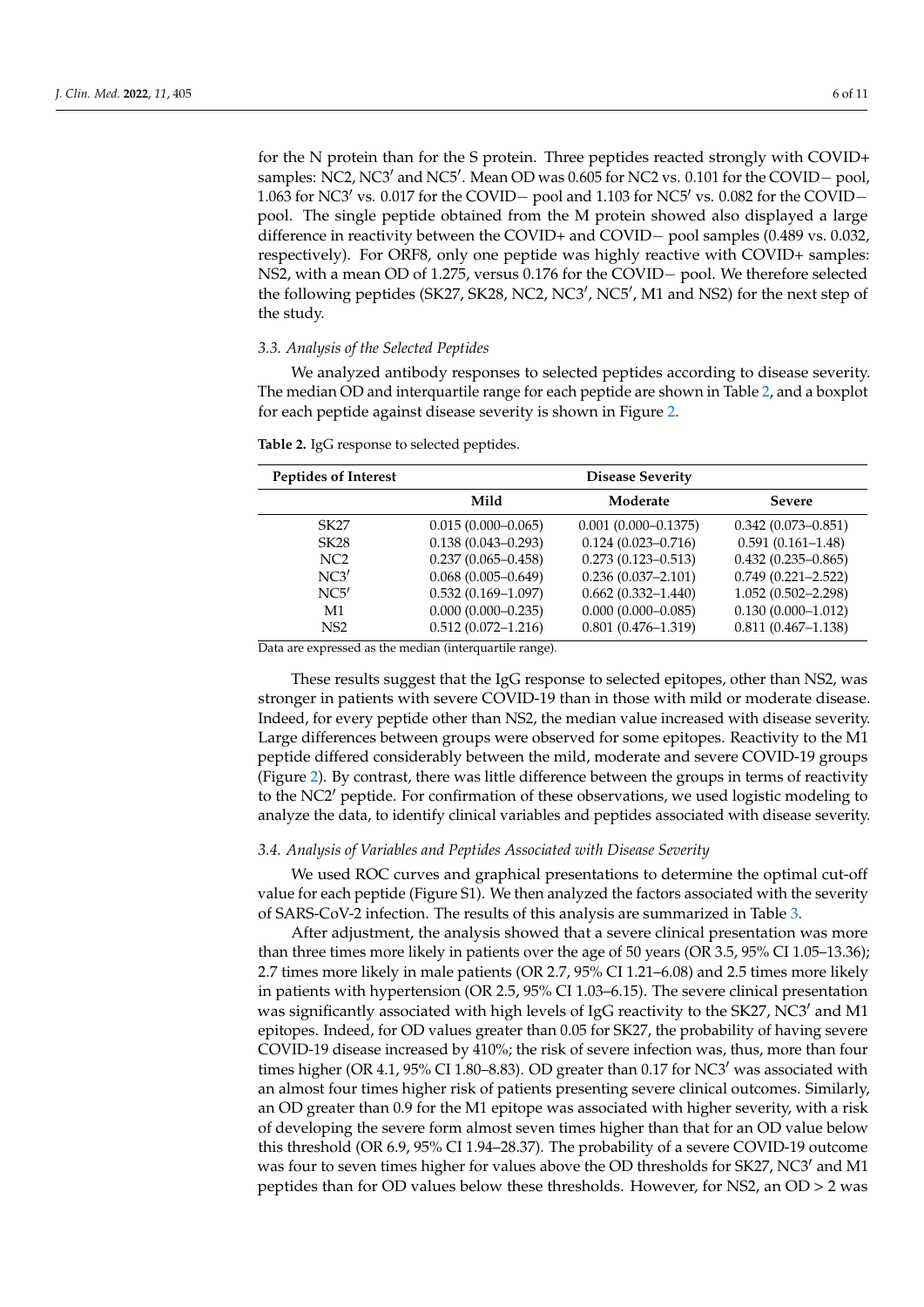

# <span id="page-6-0"></span>associated with a 90% lower risk of the severe clinical presentation than OD values below this threshold.

**Figure 2.** Association of epitope-specific IgG levels with disease severity. COVID-19 patients were **Figure 2.** Association of epitope-specific IgG levels with disease severity. COVID-19 patients were classified on the basis of the clinical severity of disease (mild:  $n = 84$ ; moderate:  $n = 42$  and severe/ICU:  $n = 87$ .

**Table 3.** Clinical factors and B-cell epitopes associated with a severe clinical presentation, in multivariate logistic regressions analysis.

| <b>Variables of Interest</b> | Univariate Analysis |                 | <b>Multivariate Analysis</b> |               |                          |
|------------------------------|---------------------|-----------------|------------------------------|---------------|--------------------------|
|                              | Crude OR            | <i>v</i> -Value | OR                           | 95%CI         | <i>v</i> -Value          |
| Clinical features            |                     |                 |                              |               |                          |
| Age > 50 years               | 6.1                 | ${<}10^{-3}$    | 3.5                          | 1.05–13.36    | 0.049                    |
| Male                         | 3.8                 | $< 10^{-3}$     | 2.7                          | $1.21 - 6.08$ | 0.02                     |
| Cardiovascular diseases      | 1.6                 | 0.09            | -                            |               | $\overline{\phantom{a}}$ |
| Hypertension                 | 2.3                 | 0.003           | 2.5                          | $1.03 - 6.15$ | 0.04                     |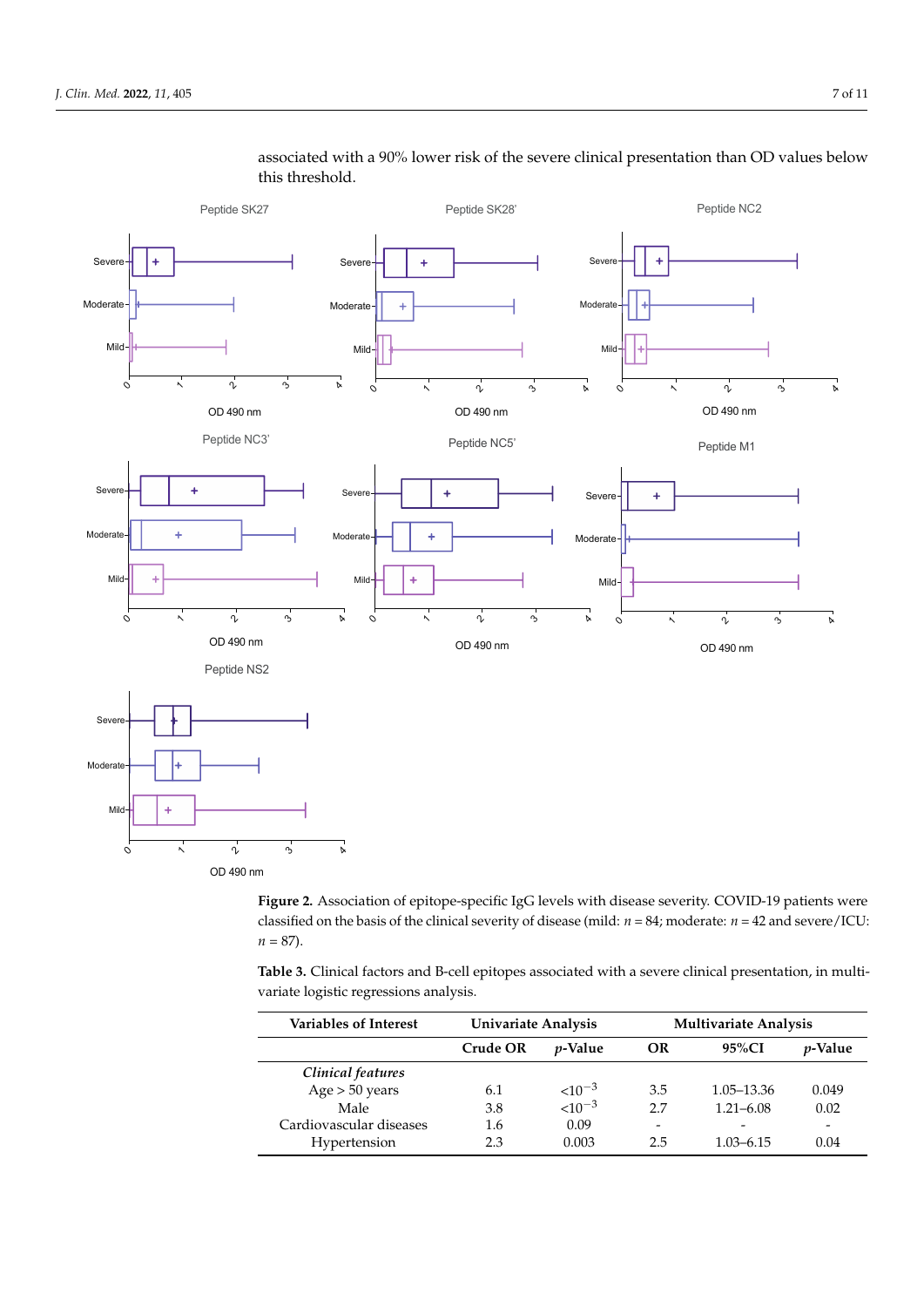| <b>Variables of Interest</b> | Univariate Analysis |             | <b>Multivariate Analysis</b> |                |              |
|------------------------------|---------------------|-------------|------------------------------|----------------|--------------|
| Chronic lung diseases        | 1.6                 | 0.18        |                              |                |              |
| Diabetes mellitus            | 1.0                 | 0.98        |                              |                |              |
| Obesity                      | 2.6                 | 0.01        |                              |                |              |
| Kidney chronic diseases      | 1.1                 | 0.85        |                              |                |              |
| Liver failure                | 0.4                 | 0.35        |                              |                |              |
| Peptides                     |                     |             |                              |                |              |
| SK27 > 0.05                  | 7.4                 | $< 10^{-3}$ | 4.1                          | 1.80-9.83      | ${<}10^{-3}$ |
| SK28 > 0.3                   | 2.6                 | $< 10^{-3}$ |                              |                |              |
| NC2 > 0.1                    | 4.2                 | 0.001       |                              |                |              |
| NC3' > 0.17                  | 4.9                 | $< 10^{-3}$ | 3.9                          | $1.70 - 9.22$  | 0.002        |
| NCS' > 0.35                  | 3.4                 | 0.001       |                              |                |              |
| M1 > 0.9                     | 9.1                 | $< 10^{-3}$ | 6.9                          | 1.94-28.37     | $<10^{-3}$   |
| NS2 > 2                      | 0.1                 | 0.06        | 0.1                          | $0.002 - 0.63$ | 0.03         |

<span id="page-7-0"></span>**Table 3.** *Cont.*

## **4. Discussion**

Many studies have been performed to identify B-cell linear epitopes in the SARS-CoV-2 proteins [\[18,](#page-9-14)[19,](#page-9-15)[26](#page-9-21)[–37\]](#page-10-0). Our study confirms previous findings, identifying the same overall regions. Surprisingly, only two epitopes were found on the S protein, located within the S1/S2 subdomain. No IgG response to peptide covering the receptor binding domain (RBD) was detected, despite this region being known to be highly immunogenic [\[38\]](#page-10-1). However, previous studies have reported similar results, suggesting that the RBD is rich in conformational epitopes but lacks linear epitopes [\[20\]](#page-9-22). In addition, we cannot exclude non-detection of peptide reactivity in our ELISA approaches, due to the short length of the peptides or their low efficiency to be adsorbed on the plates.

This study focused particularly on the possible association between disease severity and IgG response to these linear epitopes that could be analyzed by ELISA. The clinical factors associated with disease severity and mortality in COVID-19 patients have been studied in detail since the start of the pandemic. The clinical data for our patients are consistent with those reported in other studies, demonstrating that increasing age, being male, dyspnea, diabetes, hypertension, and obesity are associated with disease severity [\[39](#page-10-2)[–41\]](#page-10-3). The magnitude of the humoral response is highly variable and has been shown to be positively correlated with disease severity [\[42\]](#page-10-4). Only two studies have described the epitopes eliciting this strong IgG response linked to severe clinical outcomes [\[19](#page-9-15)[,28\]](#page-10-5). Both these studies identified immunodominant epitopes within the S and N proteins. We identified the same epitopes in our analysis, together with an additional epitope on the M protein, for which a strong humoral response was strongly correlated with disease severity. Indeed, we found that the IgG response elicited by the M1 epitope was responsible for the largest difference between disease severity groups. Patients with mild-to-moderate COVID-19 had weak antibody responses to M1, whereas patients with severe clinical presentations had very strong IgG responses to M1 (OR 6.9, 95% CI 1.94–28.37). Finally, we also analyzed the predicted B-cell linear epitopes of ORF8. We identified one epitope that elicited a strong humoral response in patients infected with SARS-CoV-2. ORF8 was recently identified as a novel secreted protein absent from all human pathogenic coronaviruses except SARS-CoV-2 [\[43\]](#page-10-6). It has been suggested that ORF8 plays a biological role in the pathogenesis of SARS-CoV-2, by mediating immune evasion via the downregulation of MHC-I molecules [\[44\]](#page-10-7). We therefore investigated whether patients with different severities of COVID-19 had different IgG responses to an epitope (NS2) identified in ORF8. We found large differences in reactivity between groups for this particular epitope. Logistic modeling revealed that the risk of developing severe COVID-19 decreased by 90% above the NS2 cut-off. However, the established cut-off is very high (OD > 2), suggesting that the IgG response was strong regardless of clinical presentation. This observation confirms that ORF8 is a unique and specific protein secreted by SARS-CoV-2. Our results suggest that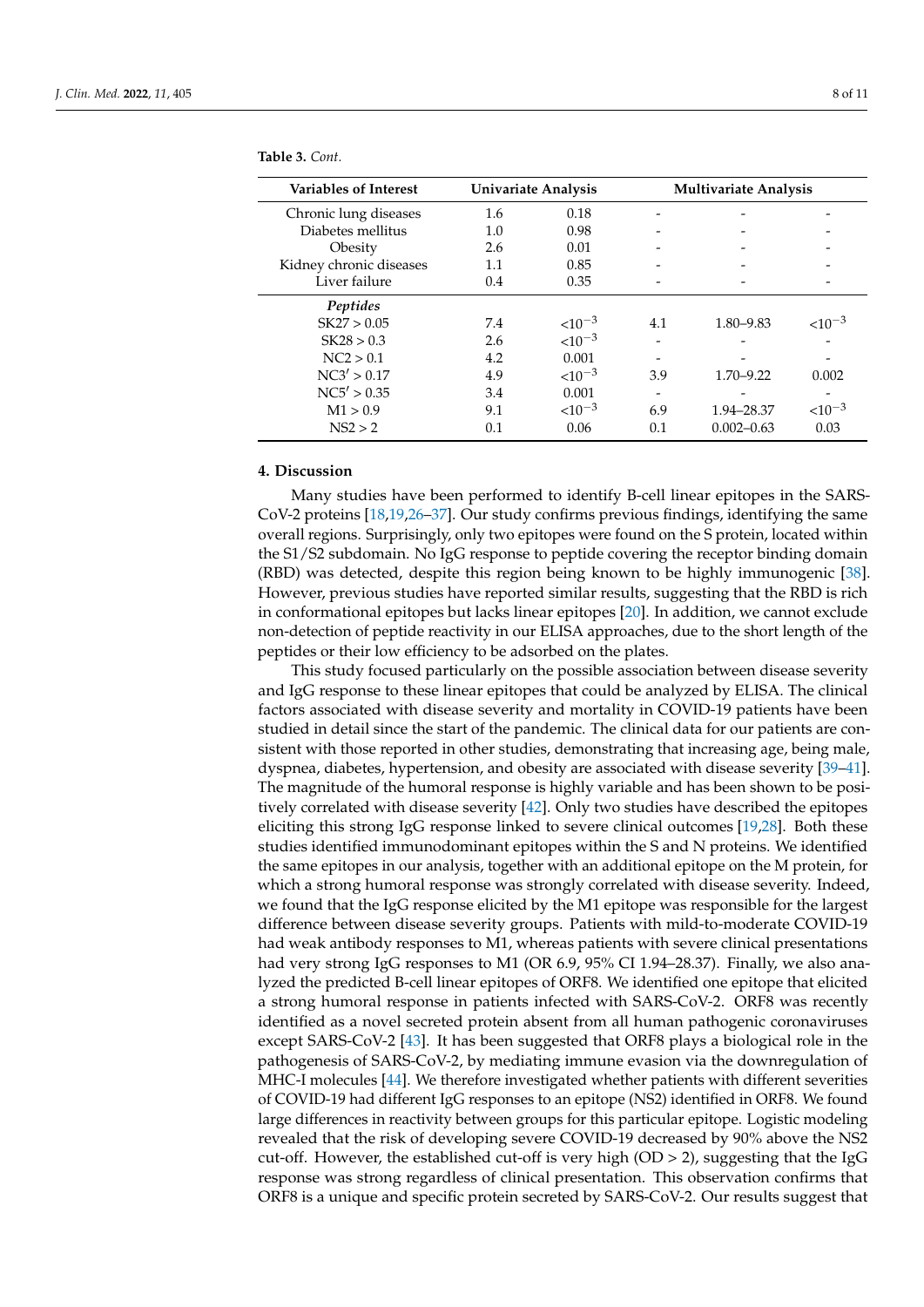patients with severe clinical outcomes have a weaker IgG response to ORF8 than patients with mild-to-moderate COVID-19 disease. We therefore provide new data for the NS2 epitope of the ORF8 protein, and describe a new epitope, M1, linked to COVID-19 severity. One limitation of this study is that we considered only short peptides. Longer peptides, which may retain some conformational information, may be more informative. However, the use of longer peptides would decrease the precision of identification for the epitopes involved. Another limitation of this study is that we could not have repetitions for all patients because of the restricted amount of plasma. However, when possible, plasma were tested in duplicate and OD obtained were very similar. In addition, a much larger cohort of COVID-19 patients with mild, moderate and severe disease will be required to strengthen these data.

The identification of serological markers of COVID-19 severity is an important goal, as it would facilitate profiling, making it possible to determine how viral responses differ between patients with different outcomes. The IgG response has been shown to be correlated with severity. This positive correlation raised the possibility that antibody-dependent enhancement (ADE) could, in some instances, contribute to the excessive immune response that exacerbates SARS-CoV-2 pathogenesis [\[45](#page-10-8)[,46\]](#page-10-9). In this context, further studies on the immune response to the M1 and NS2 epitopes identified here will be useful, to determine the potential role of these epitopes in the immunopathogenicity of SARS-CoV-2 infection. Should these epitopes prove useful as clinical biomarkers of disease severity, ELISA-based assays would clearly be a valuable tool for monitoring them.

**Supplementary Materials:** The following supporting information can be downloaded at: [https:](https://www.mdpi.com/article/10.3390/jcm11020405/s1) [//www.mdpi.com/article/10.3390/jcm11020405/s1,](https://www.mdpi.com/article/10.3390/jcm11020405/s1) Figure S1: Graphic determination of optimal OD cut-off for each peptide, Table S1: Peptide sequences of putative immunodominant SARS-CoV-2 IgG linear B-cell epitopes, Table S2: Peptides of interest: selection.

**Author Contributions:** Conceptualization, C.H. (Christophe Hourioux) and S.E.; Methodology, C.H. (Charline Herrscher) and S.E.; Software, C.H. (Christophe Hourioux), C.H. (Charline Herrscher) and S.E.; Validation, C.H. (Christophe Hourioux), C.H. (Charline Herrscher) and S.E.; Formal analysis, C.G. and L.G.-G.; Investigation, C.H. (Charline Herrscher), C.G. and L.G.-G.; Resources, C.H. (Charline Herrscher), J.M., K.S., S.E. and H.B.; Data curation, S.E., K.S. and J.M.; Writing—original draft preparation, C.H. (Charline Herrscher); Writing—review and editing, S.E., C.H. (Christophe Hourioux), C.H. (Charline Herrscher), L.G.-G. and P.R.; Visualization, C.H. (Charline Herrscher); Supervision, P.R., C.H. (Christophe Hourioux) and S.E.; Project administration, C.H. (Christophe Hourioux); Funding acquisition, C.H. (Christophe Hourioux). All authors have read and agreed to the published version of the manuscript.

**Funding:** This research was funded by Agence Nationale de la Recherche, grant number ANR-20- COVI-0011-01 and by the Centre-Val de Loire region, France, grant number 2020 00140687.

**Institutional Review Board Statement:** The study was conducted according to the guidelines of the Declaration of Helsinki, and approved by the Ethics Committee of the French research Commission (DC 2020\_097, approved 26 January 2016).

**Informed Consent Statement:** Informed consent was obtained from all subjects involved in the study.

**Data Availability Statement:** The data presented in this study are available on request from the corresponding author. The data are not publicly available due to privacy issues.

**Acknowledgments:** We would like to acknowledge the virology, biochemistry, and occupational medicine services from Tours regional University hospital for their help to constitute the plasma collection of patients tested positive for SARS-CoV-2. We also would like to thank Philippe Despres for helpful discussion. Finally, we wish to thank Elena Angoulvant for her help with the initial development of ELISA conditions.

**Conflicts of Interest:** The authors declare no conflict of interest.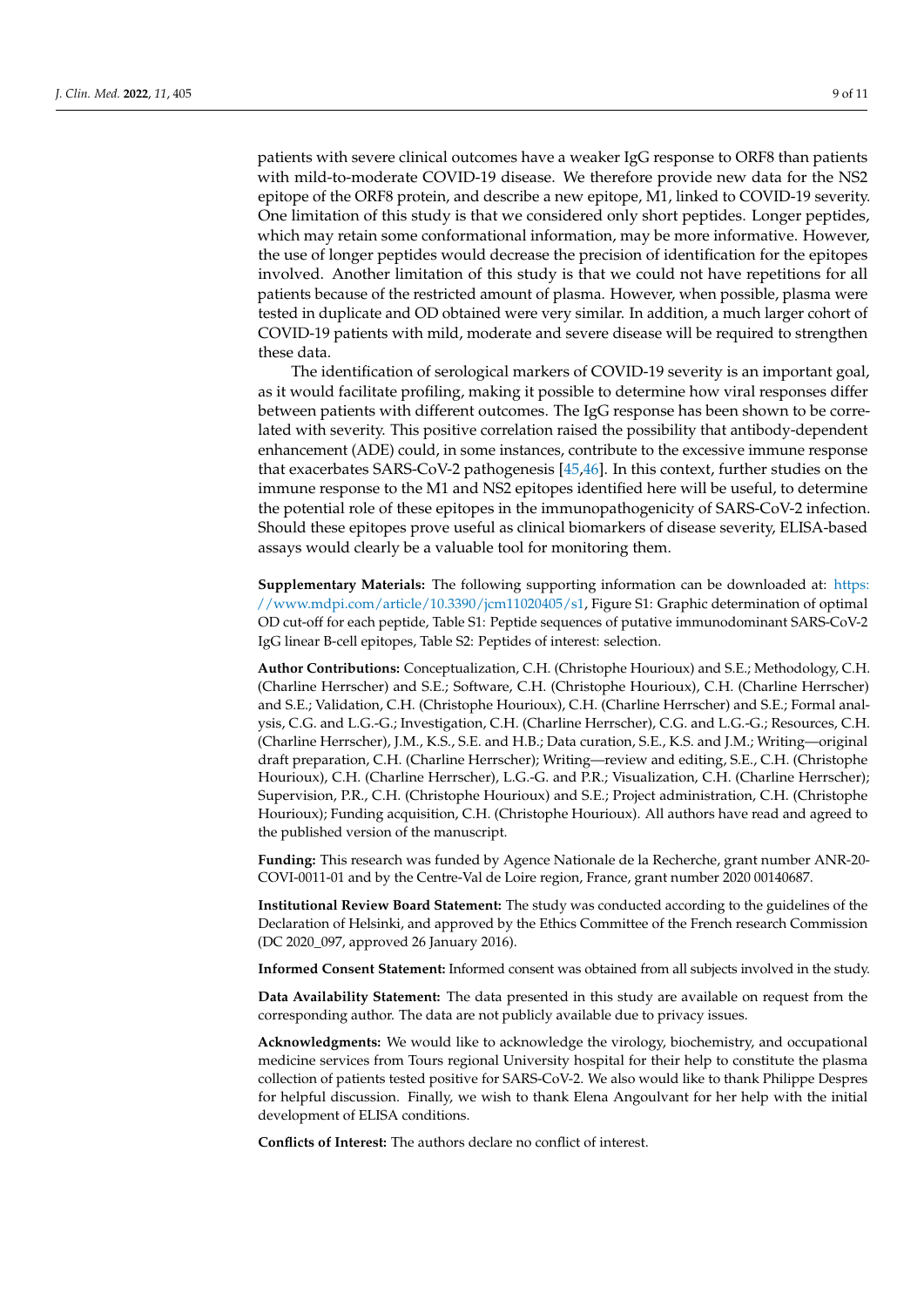#### **References**

- <span id="page-9-0"></span>1. Zhou, P.; Yang, X.-L.; Wang, X.-G.; Hu, B.; Zhang, L.; Zhang, W.; Si, H.-R.; Zhu, Y.; Li, B.; Huang, C.-L.; et al. A pneumonia outbreak associated with a new coronavirus of probable bat origin. *Nature* **2020**, *579*, 270–273. [\[CrossRef\]](http://doi.org/10.1038/s41586-020-2012-7)
- <span id="page-9-1"></span>2. Chen, Y.; Liu, Q.; Guo, D. Emerging coronaviruses: Genome structure, replication, and pathogenesis. *J. Med. Virol.* **2020**, *92*, 418–423. [\[CrossRef\]](http://doi.org/10.1002/jmv.25681)
- <span id="page-9-2"></span>3. Helms, J.; Kremer, S.; Merdji, H.; Clere-Jehl, R.; Schenck, M.; Kummerlen, C.; Collange, O.; Boulay, C.; Fafi-Kremer, S.; Ohana, M.; et al. Neurologic Features in Severe SARS-CoV-2 Infection. *N. Engl. J. Med.* **2020**, *382*, 2268–2270. [\[CrossRef\]](http://doi.org/10.1056/NEJMc2008597)
- 4. Wang, D.; Hu, B.; Hu, C.; Zhu, F.; Liu, X.; Zhang, J.; Wang, B.; Xiang, H.; Cheng, Z.; Xiong, Y.; et al. Clinical Characteristics of 138 Hospitalized Patients With 2019 Novel Coronavirus–Infected Pneumonia in Wuhan, China. *JAMA* **2020**, *323*, 1061. [\[CrossRef\]](http://doi.org/10.1001/jama.2020.1585) [\[PubMed\]](http://www.ncbi.nlm.nih.gov/pubmed/32031570)
- 5. Rowley, A.H.; Shulman, S.T.; Arditi, M. Immune pathogenesis of COVID-19–related multisystem inflammatory syndrome in children. *J. Clin. Investig.* **2020**, *130*, 5619–5621. [\[CrossRef\]](http://doi.org/10.1172/JCI143840) [\[PubMed\]](http://www.ncbi.nlm.nih.gov/pubmed/32870815)
- <span id="page-9-3"></span>6. Jiang, L.; Tang, K.; Levin, M.; Irfan, O.; Morris, S.K.; Wilson, K.; Klein, J.D.; Bhutta, Z.A. COVID-19 and multisystem inflammatory syndrome in children and adolescents. *Lancet Infect. Dis.* **2020**, *20*, e276–e288. [\[CrossRef\]](http://doi.org/10.1016/S1473-3099(20)30651-4)
- <span id="page-9-4"></span>7. Lu, S.; Xie, X.; Zhao, L.; Wang, B.; Zhu, J.; Yang, T.; Yang, G.; Ji, M.; Lv, C.; Xue, J.; et al. The immunodominant and neutralization linear epitopes for SARS-CoV-2. *Cell Rep.* **2021**, *34*, 108666. [\[CrossRef\]](http://doi.org/10.1016/j.celrep.2020.108666)
- <span id="page-9-5"></span>8. Wang, Q.; Zhang, Y.; Wu, L.; Niu, S.; Song, C.; Zhang, Z.; Lu, G.; Qiao, C.; Hu, Y.; Yuen, K.-Y.; et al. Structural and Functional Basis of SARS-CoV-2 Entry by Using Human ACE2. *Cell* **2020**, *181*, 894–904.e9. [\[CrossRef\]](http://doi.org/10.1016/j.cell.2020.03.045)
- <span id="page-9-6"></span>9. Astuti, I.; Ysrafil. Severe Acute Respiratory Syndrome Coronavirus 2 (SARS-CoV-2): An overview of viral structure and host response. *Diabetes Metab. Syndr. Clin. Res. Rev.* **2020**, *14*, 407–412. [\[CrossRef\]](http://doi.org/10.1016/j.dsx.2020.04.020)
- <span id="page-9-7"></span>10. Chai, J.; Cai, Y.; Pang, C.; Wang, L.; McSweeney, S.; Shanklin, J.; Liu, Q. Structural basis for SARS-CoV-2 envelope protein recognition of human cell junction protein PALS1. *Nat. Commun.* **2021**, *12*, 3433. [\[CrossRef\]](http://doi.org/10.1038/s41467-021-23533-x)
- <span id="page-9-8"></span>11. Grifoni, A.; Sidney, J.; Zhang, Y.; Scheuermann, R.H.; Peters, B.; Sette, A. A Sequence Homology and Bioinformatic Approach Can Predict Candidate Targets for Immune Responses to SARS-CoV-2. *Cell Host Microbe* **2020**, *27*, 671–680.e2. [\[CrossRef\]](http://doi.org/10.1016/j.chom.2020.03.002)
- <span id="page-9-9"></span>12. Bai, Z.; Cao, Y.; Liu, W.; Li, J. The SARS-CoV-2 Nucleocapsid Protein and Its Role in Viral Structure, Biological Functions, and a Potential Target for Drug or Vaccine Mitigation. *Viruses* **2021**, *13*, 1115. [\[CrossRef\]](http://doi.org/10.3390/v13061115)
- <span id="page-9-10"></span>13. Dutta, N.K.; Mazumdar, K.; Gordy, J.T. The Nucleocapsid Protein of SARS–CoV-2: A Target for Vaccine Development. *J. Virol.* **2020**, *94*, e00647-20. [\[CrossRef\]](http://doi.org/10.1128/JVI.00647-20) [\[PubMed\]](http://www.ncbi.nlm.nih.gov/pubmed/32546606)
- <span id="page-9-11"></span>14. Galipeau, Y.; Greig, M.; Liu, G.; Driedger, M.; Langlois, M.-A. Humoral Responses and Serological Assays in SARS-CoV-2 Infections. *Front. Immunol.* **2020**, *11*, 610688. [\[CrossRef\]](http://doi.org/10.3389/fimmu.2020.610688)
- 15. Ahmad, T.A.; Eweida, A.E.; Sheweita, S.A. B-cell epitope mapping for the design of vaccines and effective diagnostics. *Trials Vaccinol.* **2016**, *5*, 71–83. [\[CrossRef\]](http://doi.org/10.1016/j.trivac.2016.04.003)
- <span id="page-9-12"></span>16. Sawyer, L.A. Antibodies for the prevention and treatment of viral diseases. *Antivir. Res.* **2000**, *47*, 57–77. [\[CrossRef\]](http://doi.org/10.1016/S0166-3542(00)00111-X)
- <span id="page-9-13"></span>17. Farrera-Soler, L.; Daguer, J.-P.; Barluenga, S.; Winssinger, N. Experimental Identification of Immuno-dominant B-cell Epitopes from SARS-CoV-2. *Chimia* **2021**, *75*, 276–284. [\[CrossRef\]](http://doi.org/10.2533/chimia.2021.276)
- <span id="page-9-14"></span>18. Wang, X.; Lam, J.-Y.; Chen, L.; Au, S.W.-N.; To, K.K.W.; Yuen, K.-Y.; Kok, K.-H. Mining of linear B cell epitopes of SARS-CoV-2 ORF8 protein from COVID-19 patients. *Emerg. Microbes Infect.* **2021**, *10*, 1016–1023. [\[CrossRef\]](http://doi.org/10.1080/22221751.2021.1931465)
- <span id="page-9-15"></span>19. Amrun, S.N.; Lee, C.Y.-P.; Lee, B.; Fong, S.-W.; Young, B.E.; Chee, R.S.-L.; Yeo, N.K.-W.; Torres-Ruesta, A.; Carissimo, G.; Poh, C.M.; et al. Linear B-cell epitopes in the spike and nucleocapsid proteins as markers of SARS-CoV-2 exposure and disease severity. *EBioMedicine* **2020**, *58*, 102911. [\[CrossRef\]](http://doi.org/10.1016/j.ebiom.2020.102911)
- <span id="page-9-22"></span>20. Li, Y.; Ma, M.; Lei, Q.; Wang, F.; Hong, W.; Lai, D.; Hou, H.; Xu, Z.; Zhang, B.; Chen, H.; et al. Linear epitope landscape of the SARS-CoV-2 Spike protein constructed from 1051 COVID-19 patients. *Cell Rep.* **2021**, *34*, 108915. [\[CrossRef\]](http://doi.org/10.1016/j.celrep.2021.108915)
- <span id="page-9-16"></span>21. Schwarz, T.; Heiss, K.; Mahendran, Y.; Casilag, F.; Kurth, F.; Sander, L.E.; Wendtner, C.-M.; Hoechstetter, M.A.; Müller, M.A.; Sekul, R.; et al. SARS-CoV-2 Proteome-Wide Analysis Revealed Significant Epitope Signatures in COVID-19 Patients. *Front. Immunol.* **2021**, *12*, 629185. [\[CrossRef\]](http://doi.org/10.3389/fimmu.2021.629185)
- <span id="page-9-17"></span>22. Marshall, J.C.; Murthy, S.; Diaz, J.; Adhikari, N.K.; Angus, D.C.; Arabi, Y.M.; Baillie, K.; Bauer, M.; Berry, S.; Blackwood, B.; et al. A minimal common outcome measure set for COVID-19 clinical research. *Lancet Infect. Dis.* **2020**, *20*, e192–e197. [\[CrossRef\]](http://doi.org/10.1016/S1473-3099(20)30483-7)
- <span id="page-9-18"></span>23. Jespersen, M.C.; Peters, B.; Nielsen, M.; Marcatili, P. BepiPred-2.0: Improving sequence-based B-cell epitope prediction using conformational epitopes. *Nucleic Acids Res.* **2017**, *45*, W24–W29. [\[CrossRef\]](http://doi.org/10.1093/nar/gkx346)
- <span id="page-9-19"></span>24. Ponomarenko, J.; Bui, H.-H.; Li, W.; Fusseder, N.; Bourne, P.E.; Sette, A.; Peters, B. ElliPro: A new structure-based tool for the prediction of antibody epitopes. *BMC Bioinform.* **2008**, *9*, 514. [\[CrossRef\]](http://doi.org/10.1186/1471-2105-9-514)
- <span id="page-9-20"></span>25. Wang, J.; Ji, J.; Ye, J.; Zhao, X.; Wen, J.; Li, W.; Hu, J.; Li, D.; Sun, M.; Zeng, H.; et al. The Structure Analysis and Antigenicity Study of the N Protein of SARS-CoV. *Genom. Proteom. Bioinform.* **2003**, *1*, 145–154. [\[CrossRef\]](http://doi.org/10.1016/S1672-0229(03)01018-0)
- <span id="page-9-21"></span>26. Poh, C.M.; Carissimo, G.; Wang, B.; Amrun, S.N.; Lee, C.Y.-P.; Chee, R.S.-L.; Fong, S.-W.; Yeo, N.K.-W.; Lee, W.-H.; Torres-Ruesta, A.; et al. Two linear epitopes on the SARS-CoV-2 spike protein that elicit neutralising antibodies in COVID-19 patients. *Nat. Commun.* **2020**, *11*, 2806. [\[CrossRef\]](http://doi.org/10.1038/s41467-020-16638-2)
- 27. Zamecnik, C.R.; Rajan, J.V.; Yamauchi, K.A.; Mann, S.A.; Loudermilk, R.P.; Sowa, G.M.; Zorn, K.C.; Alvarenga, B.D.; Gaebler, C.; Caskey, M.; et al. ReScan, a Multiplex Diagnostic Pipeline, Pans Human Sera for SARS-CoV-2 Antigens. *Cell Rep. Med.* **2020**, *1*, 100123. [\[CrossRef\]](http://doi.org/10.1016/j.xcrm.2020.100123) [\[PubMed\]](http://www.ncbi.nlm.nih.gov/pubmed/32995758)